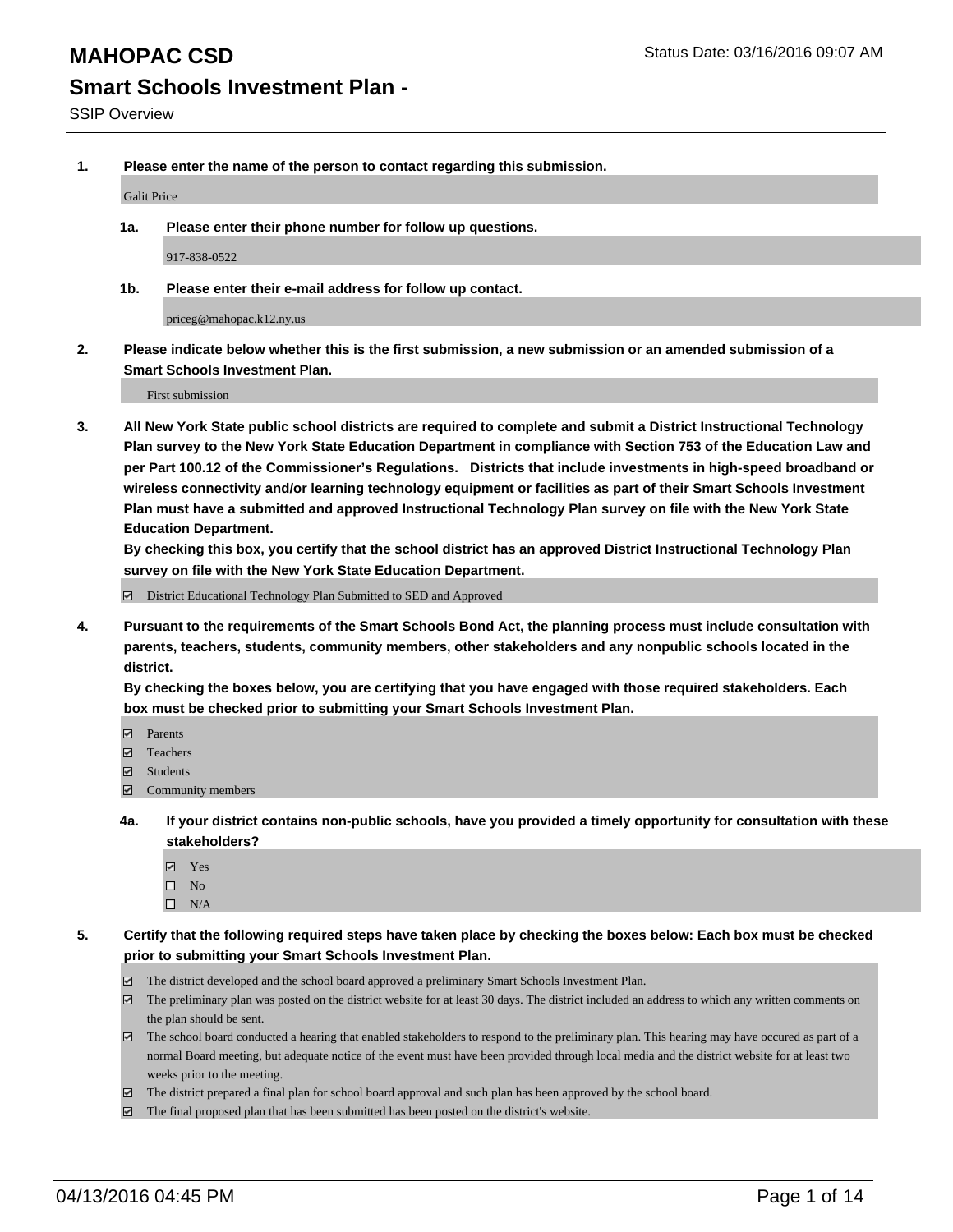SSIP Overview

**5a. Please upload the proposed Smart Schools Investment Plan (SSIP) that was posted on the district's website. Note that this should be different than your recently submitted Educational Technology Survey. The Final SSIP, as approved by the School Board, should also be posted on the website and remain there during the course of the projects contained therein.**

MahopacCSDSSBInvestmentPlan112015.pdf Mahopac Approval SSIP Round 1.pdf

**6. Please enter an estimate of the total number of students and staff that will benefit from this Smart Schools Investment Plan based on the cumulative projects submitted to date.**

4,600

**7. An LEA/School District may partner with one or more other LEA/School Districts to form a consortium to pool Smart Schools Bond Act funds for a project that meets all other Smart School Bond Act requirements. Each school district participating in the consortium will need to file an approved Smart Schools Investment Plan for the project and submit a signed Memorandum of Understanding that sets forth the details of the consortium including the roles of each respective district.**

 $\Box$  The district plans to participate in a consortium to partner with other school district(s) to implement a Smart Schools project.

**8. Please enter the name and 6-digit SED Code for each LEA/School District participating in the Consortium.**

| <b>Partner LEA/District</b> | <b>ISED BEDS Code</b> |
|-----------------------------|-----------------------|
| (No Response)               | (No Response)         |

**9. Please upload a signed Memorandum of Understanding with all of the participating Consortium partners.**

(No Response)

**10. Your district's Smart Schools Bond Act Allocation is:**

\$3,181,109

**11. Enter the budget sub-allocations by category that you are submitting for approval at this time. If you are not budgeting SSBA funds for a category, please enter 0 (zero.) If the value entered is \$0, you will not be required to complete that survey question.**

|                                       | Sub-<br>Allocations |
|---------------------------------------|---------------------|
| School Connectivity                   | $\mathbf 0$         |
| Connectivity Projects for Communities |                     |
| <b>Classroom Technology</b>           | 186,538             |
| Pre-Kindergarten Classrooms           |                     |
| Replace Transportable Classrooms      | O                   |
| High-Tech Security Features           |                     |
| Totals:                               | 186,538.00          |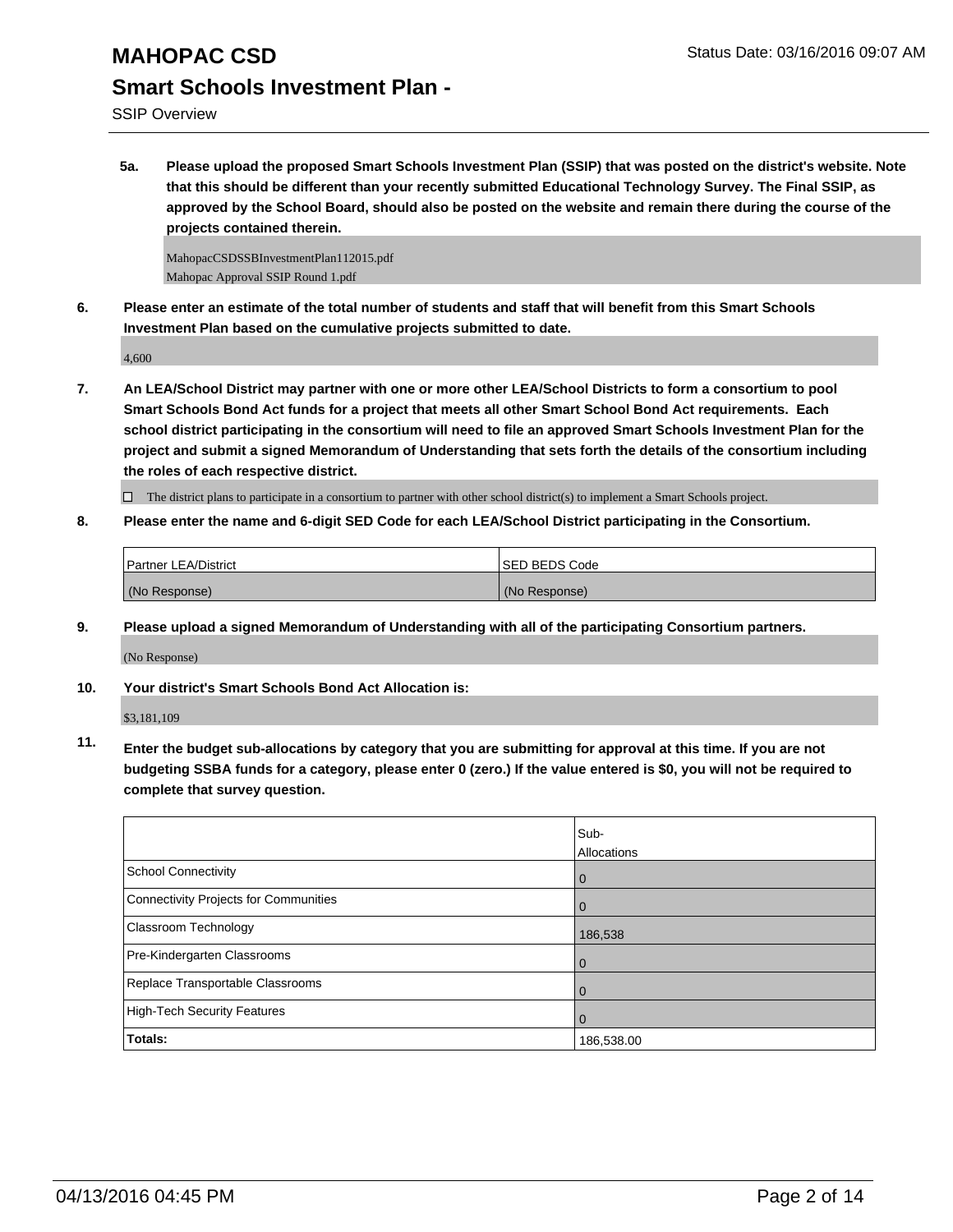School Connectivity

- **1. In order for students and faculty to receive the maximum benefit from the technology made available under the Smart Schools Bond Act, their school buildings must possess sufficient connectivity infrastructure to ensure that devices can be used during the school day. Smart Schools Investment Plans must demonstrate that:**
	- **sufficient infrastructure that meets the Federal Communications Commission's 100 Mbps per 1,000 students standard currently exists in the buildings where new devices will be deployed, or**
	- **is a planned use of a portion of Smart Schools Bond Act funds, or**
	- **is under development through another funding source.**

**Smart Schools Bond Act funds used for technology infrastructure or classroom technology investments must increase the number of school buildings that meet or exceed the minimum speed standard of 100 Mbps per 1,000 students and staff within 12 months. This standard may be met on either a contracted 24/7 firm service or a "burstable" capability. If the standard is met under the burstable criteria, it must be:**

**1. Specifically codified in a service contract with a provider, and**

**2. Guaranteed to be available to all students and devices as needed, particularly during periods of high demand, such as computer-based testing (CBT) periods.**

**Please describe how your district already meets or is planning to meet this standard within 12 months of plan submission.**

(No Response)

- **1a. If a district believes that it will be impossible to meet this standard within 12 months, it may apply for a waiver of this requirement, as described on the Smart Schools website. The waiver must be filed and approved by SED prior to submitting this survey.**
	- □ By checking this box, you are certifying that the school district has an approved waiver of this requirement on file with the New York State Education Department.
- **2. Connectivity Speed Calculator (Required)**

|                         | Number of<br><b>Students</b> | Multiply by<br>100 Kbps | Divide by 1000<br>to Convert to<br>Required<br>Speed in Mb | <b>Current Speed</b><br>in Mb | Expected<br>Speed to be<br>Attained Within<br>12 Months | <b>Expected Date</b><br>When<br>Required<br>Speed<br>Will be<br>Met |
|-------------------------|------------------------------|-------------------------|------------------------------------------------------------|-------------------------------|---------------------------------------------------------|---------------------------------------------------------------------|
| <b>Calculated Speed</b> | (No<br>Response)             | (No Response)           | (No<br>Response)                                           | (No<br>Response)              | (No<br>Response)                                        | (No<br>Response)                                                    |
| Totals:                 |                              |                         |                                                            |                               |                                                         |                                                                     |

**3. Briefly describe how you intend to use Smart Schools Bond Act funds for high-speed broadband and/or wireless connectivity projects in school buildings.**

(No Response)

**4. Briefly describe the linkage between the district's District Instructional Technology Plan and the proposed projects. (There should be a link between your response to this question and your response to Question 1 in Part E. Curriculum and Instruction "What are the district's plans to use digital connectivity and technology to improve teaching and learning?)**

(No Response)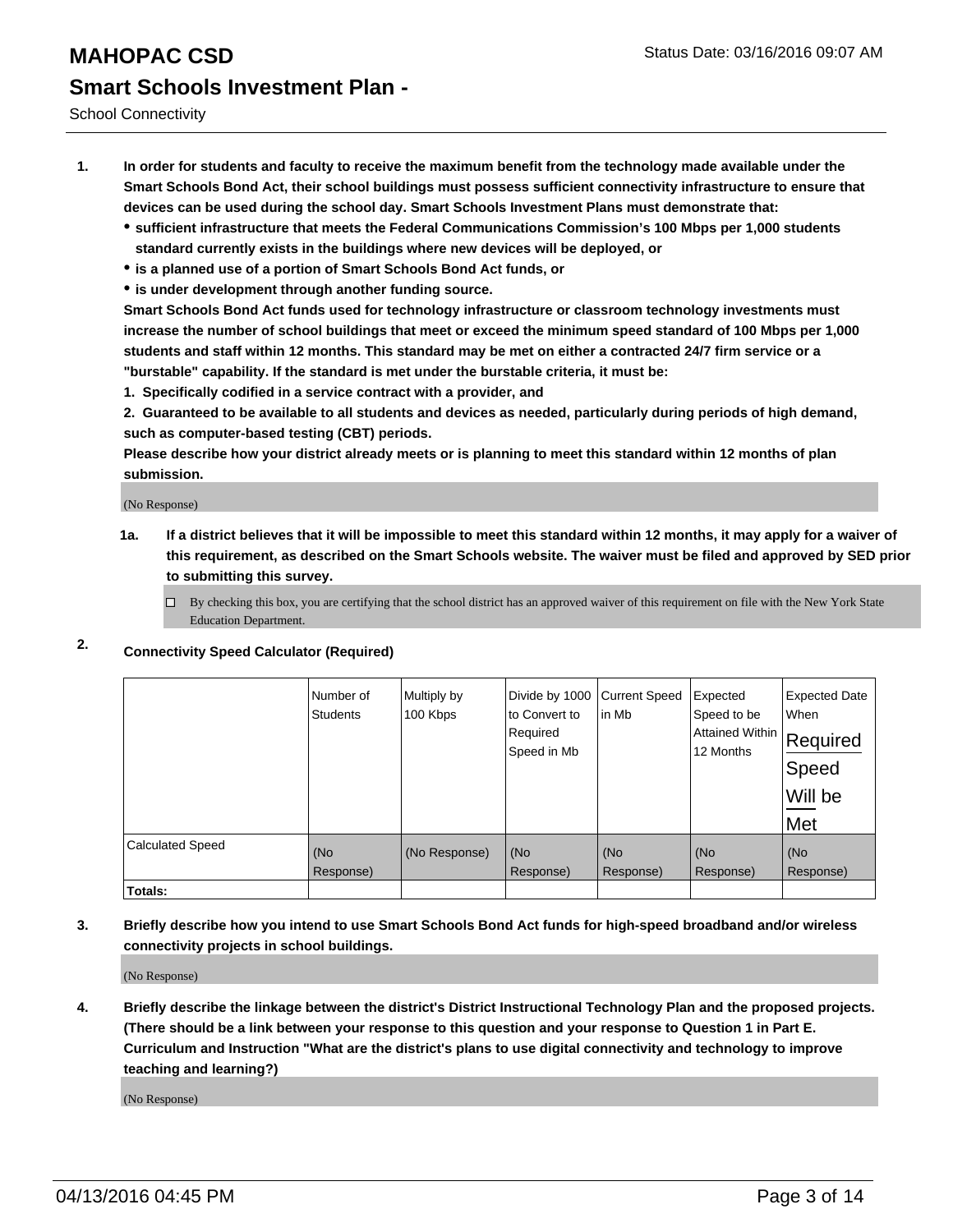School Connectivity

**5. If the district wishes to have students and staff access the Internet from wireless devices within the school building, or in close proximity to it, it must first ensure that it has a robust Wi-Fi network in place that has sufficient bandwidth to meet user demand.**

**Please describe how you have quantified this demand and how you plan to meet this demand.**

(No Response)

**6. As indicated on Page 5 of the guidance, the Office of Facilities Planning will have to conduct a preliminary review of all capital projects, including connectivity projects.**

| <b>Project Number</b> |  |
|-----------------------|--|
| (No Response)         |  |

**7. Certain high-tech security and connectivity infrastructure projects may be eligible for an expedited review process as determined by the Office of Facilities Planning.**

**Was your project deemed eligible for streamlined review?**

(No Response)

**8. Include the name and license number of the architect or engineer of record.**

| Name          | License Number |
|---------------|----------------|
| (No Response) | (No Response)  |

**9. If you are submitting an allocation for School Connectivity complete this table. Note that the calculated Total at the bottom of the table must equal the Total allocation for this category that you entered in the SSIP Overview overall budget.** 

|                                            | Sub-          |
|--------------------------------------------|---------------|
|                                            | Allocation    |
| Network/Access Costs                       | (No Response) |
| <b>Outside Plant Costs</b>                 | (No Response) |
| School Internal Connections and Components | (No Response) |
| <b>Professional Services</b>               | (No Response) |
| Testing                                    | (No Response) |
| <b>Other Upfront Costs</b>                 | (No Response) |
| <b>Other Costs</b>                         | (No Response) |
| Totals:                                    |               |

| Select the allowable expenditure | Item to be purchased | Quantity      | Cost per Item | <b>Total Cost</b> |
|----------------------------------|----------------------|---------------|---------------|-------------------|
| type.                            |                      |               |               |                   |
| Repeat to add another item under |                      |               |               |                   |
| each type.                       |                      |               |               |                   |
| (No Response)                    | (No Response)        | (No Response) | (No Response) | (No Response)     |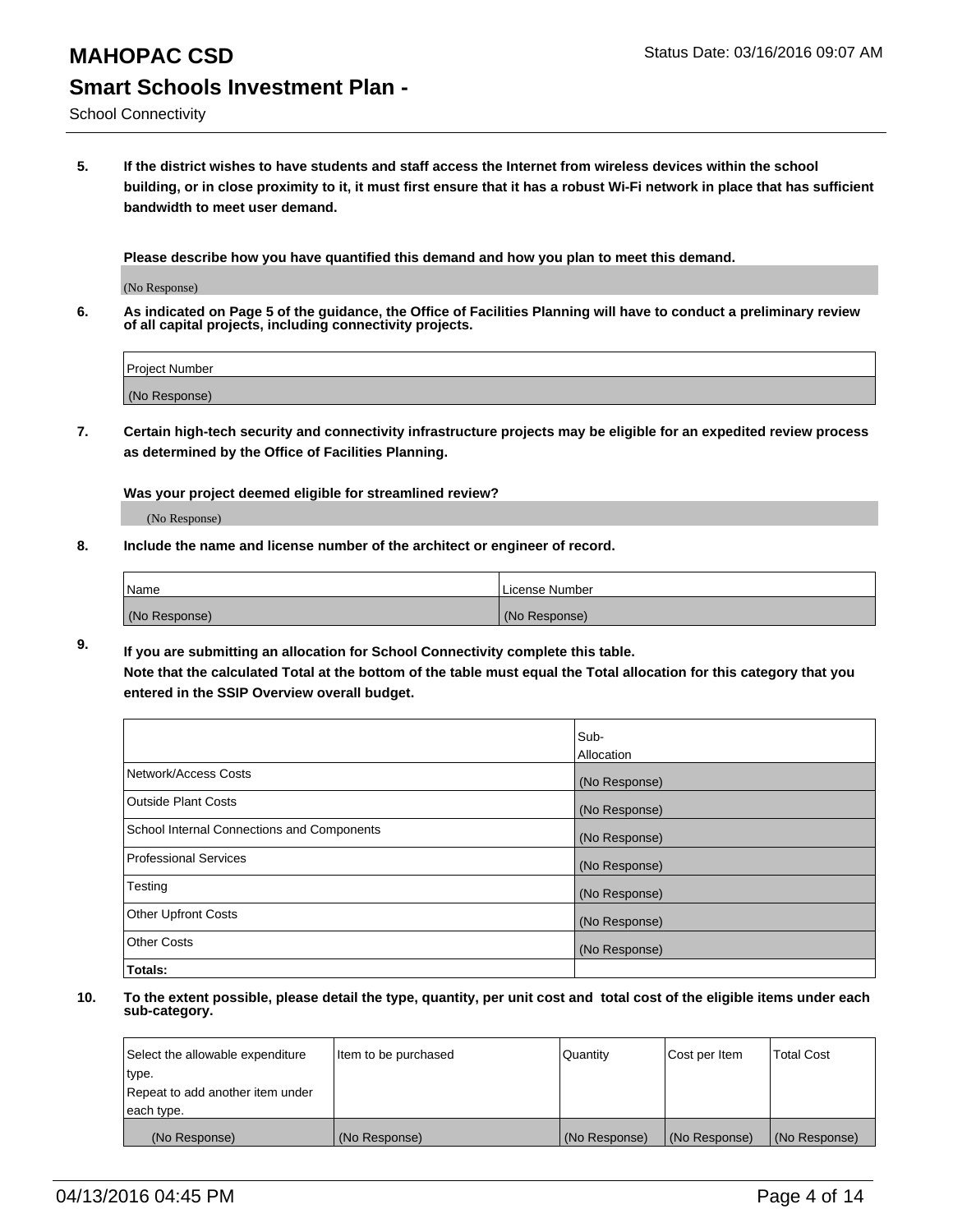Community Connectivity (Broadband and Wireless)

**1. Briefly describe how you intend to use Smart Schools Bond Act funds for high-speed broadband and/or wireless connectivity projects in the community.**

(No Response)

**2. Please describe how the proposed project(s) will promote student achievement and increase student and/or staff access to the Internet in a manner that enhances student learning and/or instruction outside of the school day and/or school building.**

(No Response)

**3. Community connectivity projects must comply with all the necessary local building codes and regulations (building and related permits are not required prior to plan submission).**

 $\Box$  I certify that we will comply with all the necessary local building codes and regulations.

**4. Please describe the physical location of the proposed investment.**

(No Response)

**5. Please provide the initial list of partners participating in the Community Connectivity Broadband Project, along with their Federal Tax Identification (Employer Identification) number.**

| <b>Project Partners</b> | <b>IFederal ID#</b> |
|-------------------------|---------------------|
| (No Response)           | (No Response)       |

**6. If you are submitting an allocation for Community Connectivity, complete this table.**

**Note that the calculated Total at the bottom of the table must equal the Total allocation for this category that you entered in the SSIP Overview overall budget.**

|                                    | Sub-Allocation |
|------------------------------------|----------------|
| Network/Access Costs               | (No Response)  |
| Outside Plant Costs                | (No Response)  |
| <b>Tower Costs</b>                 | (No Response)  |
| <b>Customer Premises Equipment</b> | (No Response)  |
| Professional Services              | (No Response)  |
| Testing                            | (No Response)  |
| <b>Other Upfront Costs</b>         | (No Response)  |
| Other Costs                        | (No Response)  |
| Totals:                            |                |

| Select the allowable expenditure | litem to be purchased | Quantity      | Cost per Item | <b>Total Cost</b> |
|----------------------------------|-----------------------|---------------|---------------|-------------------|
| type.                            |                       |               |               |                   |
| Repeat to add another item under |                       |               |               |                   |
| each type.                       |                       |               |               |                   |
| (No Response)                    | (No Response)         | (No Response) | (No Response) | (No Response)     |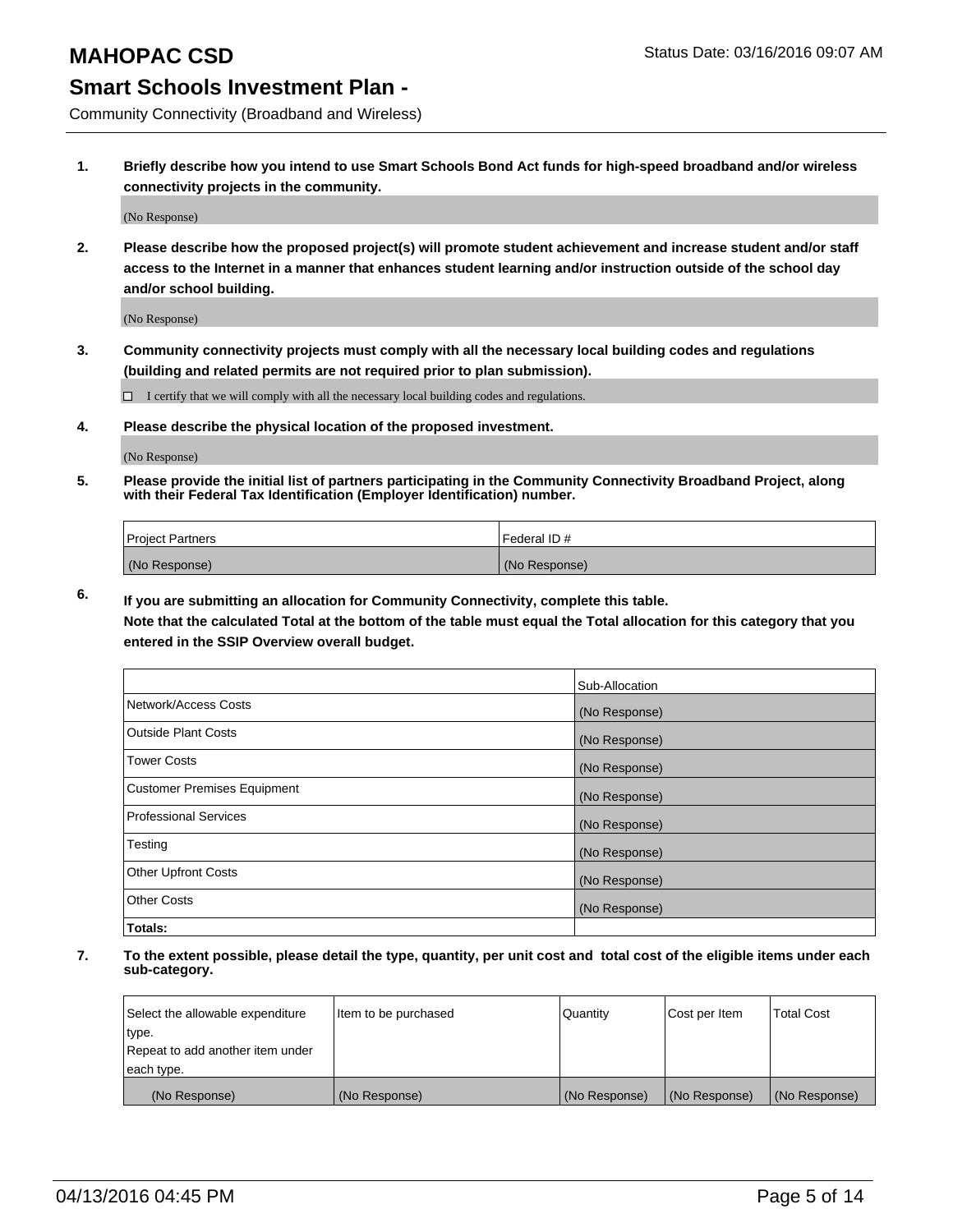#### Classroom Learning Technology

**1. In order for students and faculty to receive the maximum benefit from the technology made available under the Smart Schools Bond Act, their school buildings must possess sufficient connectivity infrastructure to ensure that devices can be used during the school day. Smart Schools Investment Plans must demonstrate that sufficient infrastructure that meets the Federal Communications Commission's 100 Mbps per 1,000 students standard currently exists in the buildings where new devices will be deployed, or is a planned use of a portion of Smart Schools Bond Act funds, or is under development through another funding source.**

**Smart Schools Bond Act funds used for technology infrastructure or classroom technology investments must increase the number of school buildings that meet or exceed the minimum speed standard of 100 Mbps per 1,000 students and staff within 12 months. This standard may be met on either a contracted 24/7 firm service or a "burstable" capability. If the standard is met under the burstable criteria, it must be:**

**1. Specifically codified in a service contract with a provider, and**

**2. Guaranteed to be available to all students and devices as needed, particularly during periods of high demand, such as computer-based testing (CBT) periods.**

**Please describe how your district already meets or is planning to meet this standard within 12 months of plan submission.**

Our current speed is at 200 mbps with a capacity of up to 1 gbps. We are planning on increasing our bandwidth next school year to 500 mbps to accomodate the student count of approximately 4,600 students.

- **1a. If a district believes that it will be impossible to meet this standard within 12 months, it may apply for a waiver of this requirement, as described on the Smart Schools website. The waiver must be filed and approved by SED prior to submitting this survey.**
	- $\Box$  By checking this box, you are certifying that the school district has an approved waiver of this requirement on file with the New York State Education Department.

|                         | Number of<br><b>Students</b> | Multiply by<br>100 Kbps | Divide by 1000 Current Speed<br>to Convert to<br>Required<br>Speed in Mb | lin Mb | Expected<br>Speed to be<br>Attained Within Required<br>12 Months | <b>Expected Date</b><br>When<br> Speed<br>Will be<br>Met |
|-------------------------|------------------------------|-------------------------|--------------------------------------------------------------------------|--------|------------------------------------------------------------------|----------------------------------------------------------|
| <b>Calculated Speed</b> | 4,639                        | 463,900                 | 463.9                                                                    | 0.043  | 500 Mb                                                           | July 1, 2016                                             |
| Totals:                 | 4,639.00                     | 463,900.00              |                                                                          |        |                                                                  |                                                          |

#### **2. Connectivity Speed Calculator (Required)**

**3. If the district wishes to have students and staff access the Internet from wireless devices within the school building, or in close proximity to it, it must first ensure that it has a robust Wi-Fi network in place that has sufficient bandwidth to meet user demand.**

#### **Please describe how you have quantified this demand and how you plan to meet this demand.**

4 out of 5 of our buildings have AC wireless already installed. The last building currently has N wireless but will be upgraded to AC within the next year. The district is 10GB fiber between buildings.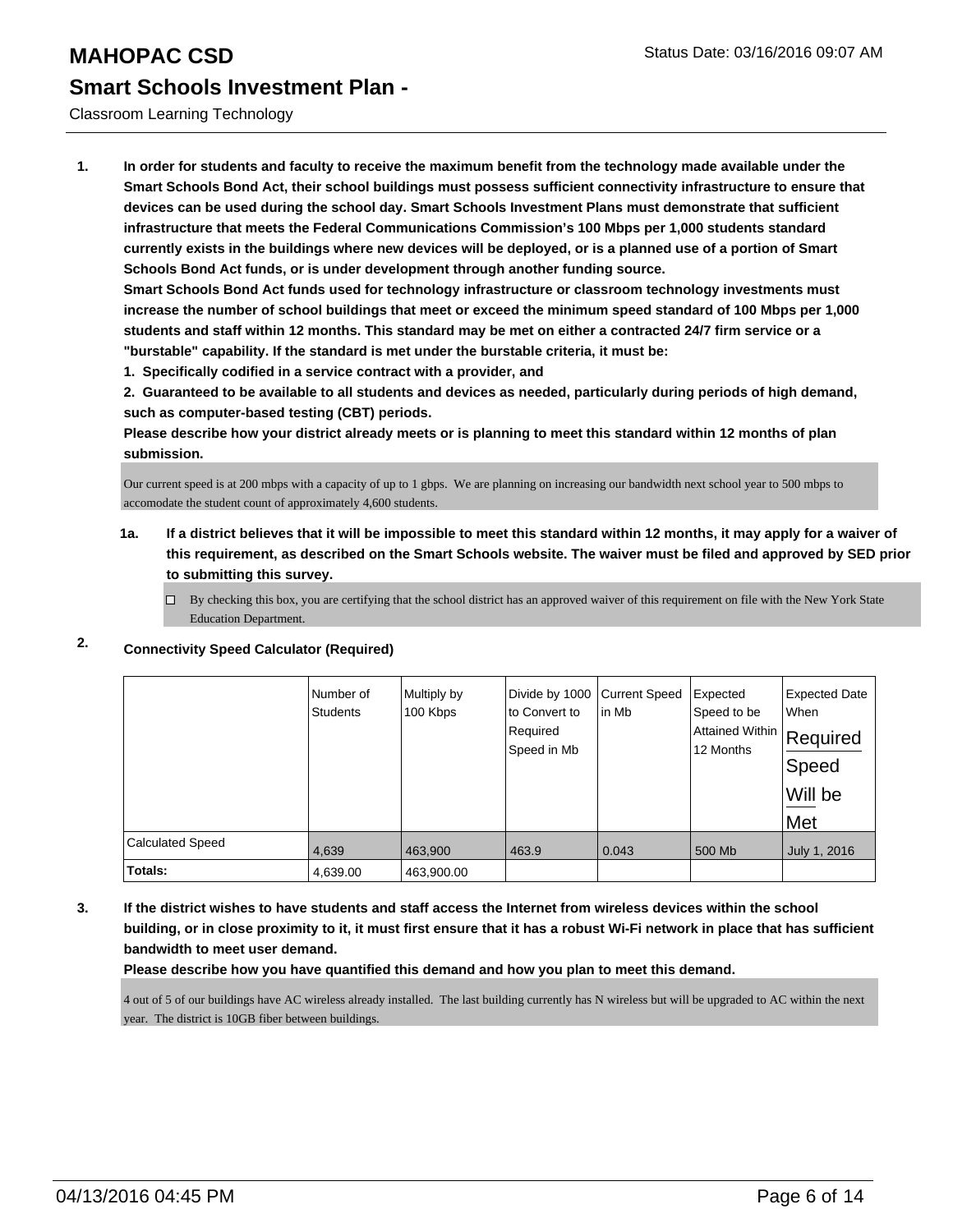Classroom Learning Technology

**4. All New York State public school districts are required to complete and submit an Instructional Technology Plan survey to the New York State Education Department in compliance with Section 753 of the Education Law and per Part 100.12 of the Commissioner's Regulations.**

**Districts that include educational technology purchases as part of their Smart Schools Investment Plan must have a submitted and approved Instructional Technology Plan survey on file with the New York State Education Department.**

- By checking this box, you are certifying that the school district has an approved Instructional Technology Plan survey on file with the New York State Education Department.
- **5. Describe the devices you intend to purchase and their compatibility with existing or planned platforms or systems. Specifically address the adequacy of each facility's electrical, HVAC and other infrastructure necessary to install and support the operation of the planned technology.**

We are purchasing 540 Touchscreen Flip Chromebooks and 18 charging carts. We are currently implementing a Google Apps environment in which the Chromebooks will be used. These Chromebooks are a great fit for a classroom given that they easily integrate into a Google Apps environment and have a touchscreen and the capability to flip over and become a tablet. These mobile devices allow teachers and students to work in collaboration in multiple learning centers in a classroom envirnoment.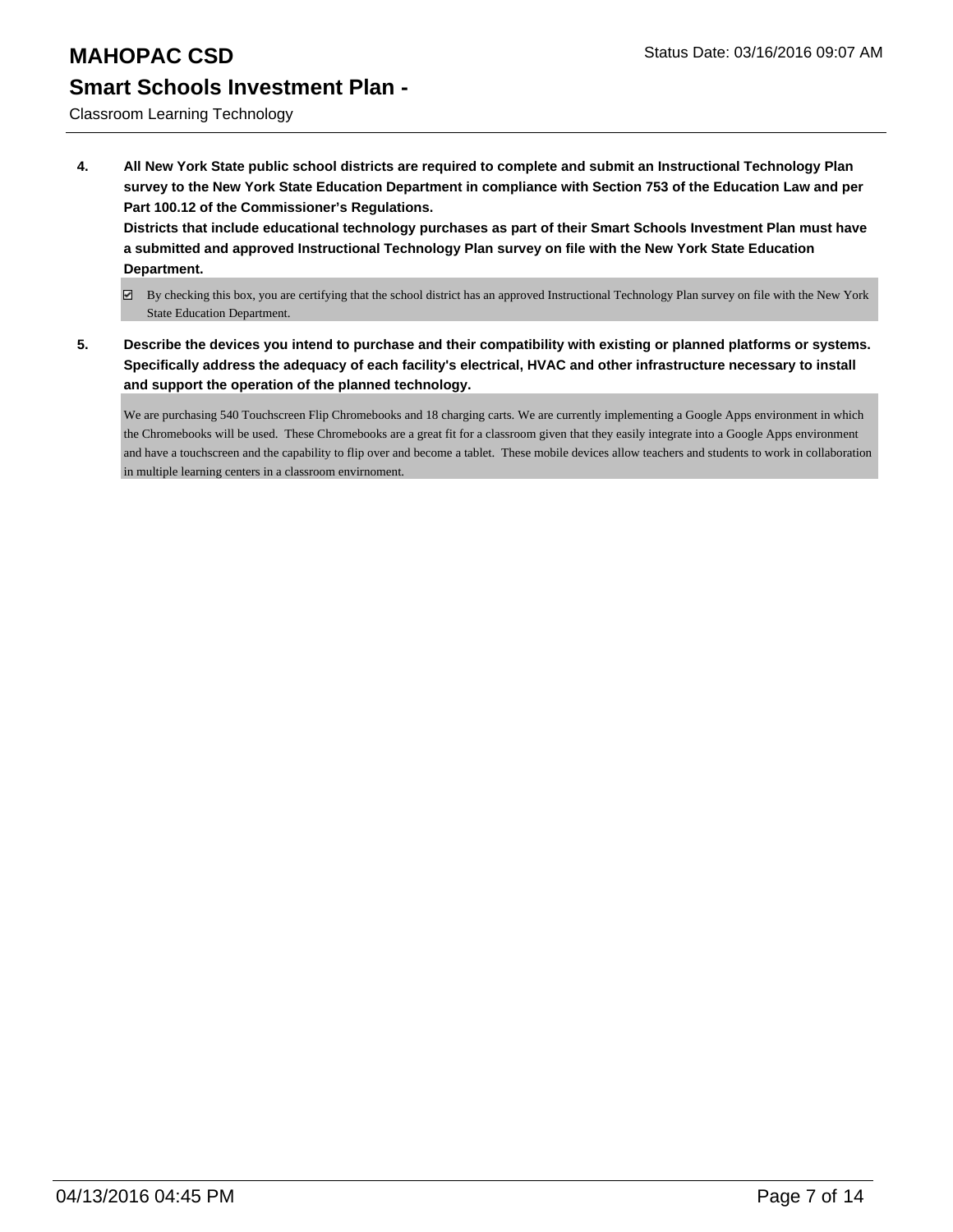Classroom Learning Technology

- **6. Describe how the proposed technology purchases will:**
	- **> enhance differentiated instruction;**
	- **> expand student learning inside and outside the classroom;**
	- **> benefit students with disabilities and English language learners; and**
	- **> contribute to the reduction of other learning gaps that have been identified within the district.**

**The expectation is that districts will place a priority on addressing the needs of students who struggle to succeed in a rigorous curriculum. Responses in this section should specifically address this concern and align with the district's Instructional Technology Plan (in particular Question 2 of E. Curriculum and Instruction: "Does the district's instructional technology plan address the needs of students with disabilities to ensure equitable access to instruction, materials and assessments?" and Question 3 of the same section: "Does the district's instructional technology plan address the provision of assistive technology specifically for students with disabilities to ensure access to and participation in the general curriculum?"**

The Mahopac Central School District supports equitable access to high-quality learning technologies for all students serviced by our schools. We ensure that teachers, administrators, and students have equitable access to high-speed connectivity, up-to-date hardware and software, computer assisted instruction, and assessment tools that improve student outcomes for all learners. In addition, intensive and ongoing professional development supports high quality use of learning technologies for all students. Our library and media centers provide access to resources for all students and staff. Every classroom has internet access and appropriate hardware and software in order to meet the needs of the students in those classes. Our wireless network continues to be upgraded, supported, and improved to allow for access throughout the District and in all classrooms. As a district, we continuously evaluate building and classroom technology infrastructure to ensure equitable access.

In addition, the District continuously evaluates instructional and assessment technologies in order to provide appropriate supports and equitable access. Moreover, the District provides for any student who demonstrates need, access to hardware and software that supports support student literacy and achievement. For those instructional software programs where licensing permits, home access is granted. For those students who require specific assistive technologies pursuant to their Individual Education Programs, the District will provide and support appropriate assistive technology devices and programs in order to ensure all students have access to the curriculum.

School districts are required under law to provide appropriate assistive technologies to students with disabilities when it supports their acquisition of a free and appropriate public education and access to the curriculum. In order to support the inclusion and participation of students with disabilities in general education classrooms, all IEP's developed for children identified as needing special education services, indicate whether assistive technology has been considered to provide meaningful access to the general curriculum.

The Mahopac Central School District has many students who are utilizing a variety of assistive technology devices pursuant to the recommendations outlined in their IEPs. An evaluation process helps the CSE determine the need and type of assistive technology support that is to be considered. The District engages in ongoing follow-up and monitoring of these devices and supports as well as assessing how they are being utilized in the teaching and learning context. Moreover, the District provides on-going training and support for students, teachers and parents in order to ensure the proper implementation of these devices and supports.

Each year, as these students change class, grades, and even school buildings, the District supports the coordination and movement of these devices, which includes the retraining of new classroom teachers and support staff.

Additionally this includes the ensuring the devices receive the required upgrades, servicing as well as garnering technical expertise in order to integrate these devices in our current technology infrastructure for the use in classrooms as well as all other applicable environments (including home).

**7. Where appropriate, briefly describe how the proposed technology purchases will enhance ongoing communication with parents and other stakeholders and help the district facilitate technology-based regional partnerships, including distance learning and other efforts.**

These types of devices, the Google Apps for Edu Environment and the current and future infrastructure in the district along with the learning goals and curriculum will allow the students to have the ability for distance learning and collaboration both voice and visual as well as the communication with all stakeholders.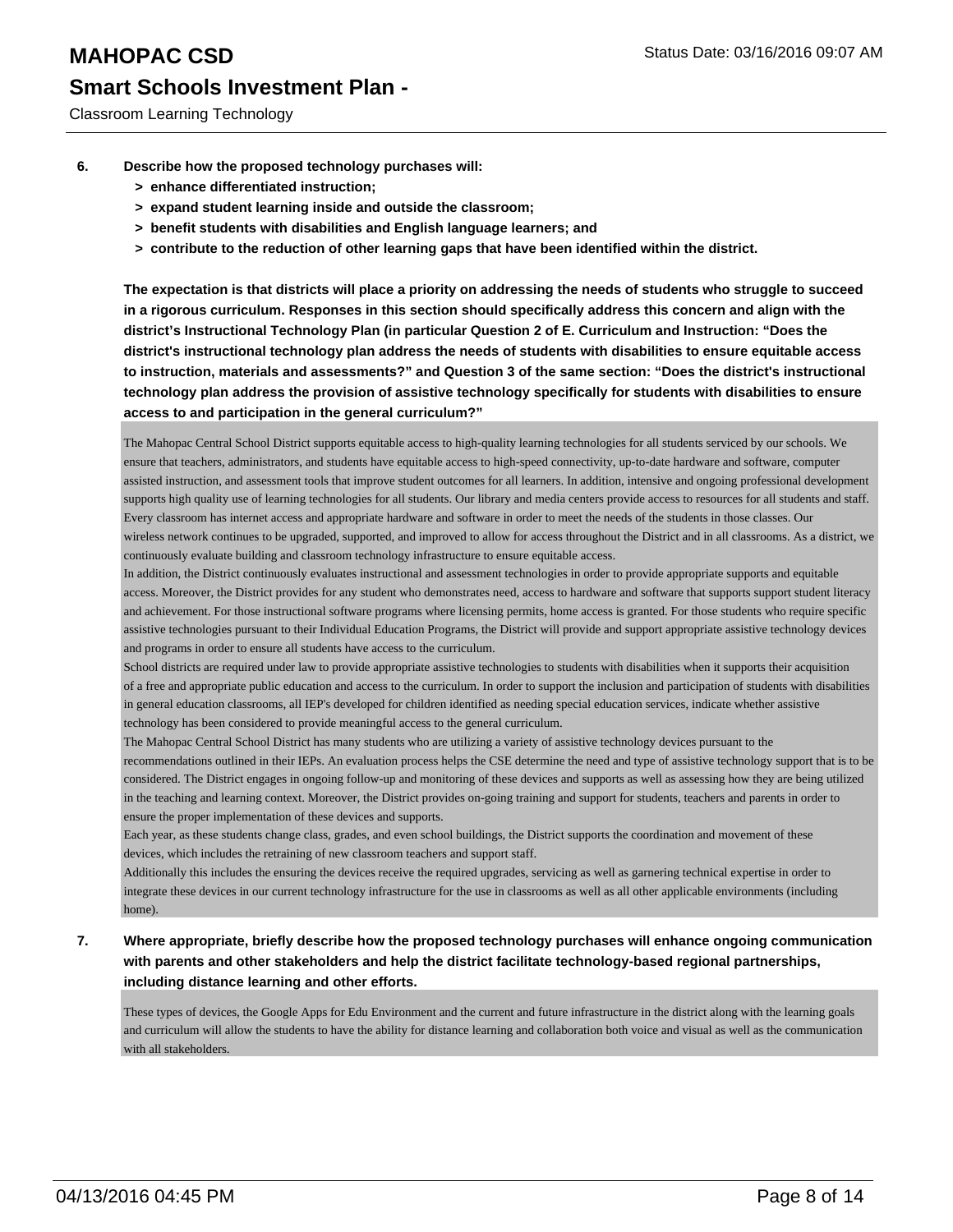Classroom Learning Technology

**8. Describe the district's plan to provide professional development to ensure that administrators, teachers and staff can employ the technology purchased to enhance instruction successfully.**

**Note: This response should be aligned and expanded upon in accordance with your district's response to Question 1 of F. Professional Development of your Instructional Technology Plan: "Please provide a summary of professional development offered to teachers and staff, for the time period covered by this plan, to support technology to enhance teaching and learning. Please include topics, audience and method of delivery within your summary."**

This plan must be a community effort if it is to realize the instructional shifts needed for technology to become embedded into the normal flow of our teaching and learning environments.

As a result, this plan has numerous components to build educator capacity at all levels. District leadership will structure on extensive professional development program that highlights and celebrates the achievements of our teachers and students. We will build collaborative trust through professional learning communities that will combine instructional rounds in education with the Art and Science of Teaching by Marzano. While we will be renewing our teaching philosophy and building our community through active collaboration, we will also shift our engagements with each other through an expanded use of technology available in Google for Education. Our goal is to empower our educators to be active experimentors in using technology in their lesson plan development and in the facilitation of active student-centered classes. This plan will strive to empower educators as trusted colleagues via Danielson based instructional rounds in education. Teachers will be encouraged to demonstrate their experimentations on engaging technology in their course facilitations. A core goal is to fully engage students in

active participation. Teachers will turn to students for support as much as they will offer support.

Ownership of the PLCs will ensure educators value and trust in the renewing process of a collaborative and supportive community. The full integration of technology will ensure that the PLCs exist beyond the school's walls and continues on the multiple platforms that populate our digital lives.

| Topic                                                                                                             | Audience                                                                 | Method of Delivery                                              |
|-------------------------------------------------------------------------------------------------------------------|--------------------------------------------------------------------------|-----------------------------------------------------------------|
| Model Schools Catalog of Offers                                                                                   | Teachers & Administrator                                                 | Workshops, Webinars, Online Classes                             |
| Google Apps for Education                                                                                         | Classroom Teachers (Google Scholars)<br>Select Students (Google Wizards) | Job embedded peer coaching                                      |
| [6 Cs (Creativity, Communication,<br>Collaboration, Critical Thinking, Citizenship,<br><b>Character Education</b> | Teachers & Administrators                                                | Superintendent Conference Day Workshops,<br>Peer coaching, PLCs |

- **9. Districts must contact the SUNY/CUNY teacher preparation program that supplies the largest number of the district's new teachers to request advice on innovative uses and best practices at the intersection of pedagogy and educational technology.**
	- $\boxtimes$  By checking this box, you certify that you have contacted the SUNY/CUNY teacher preparation program that supplies the largest number of your new teachers to request advice on these issues.
- **10. A district whose Smart Schools Investment Plan proposes the purchase of technology devices and other hardware must account for nonpublic schools in the district.**

**Are there nonpublic schools within your school district?**

Yes

 $\square$  No

**10a. Describe your plan to loan purchased hardware to nonpublic schools within your district. The plan should use your district's nonpublic per-student loan amount calculated below, within the framework of the guidance.**

We will provide a timeline to our Non-Public School student population to request the loaning of equipment as follows: Application to Loaning Program - June 1st through June 30th 2016

Loaning Program Assignments - September 1st through September 30th 2016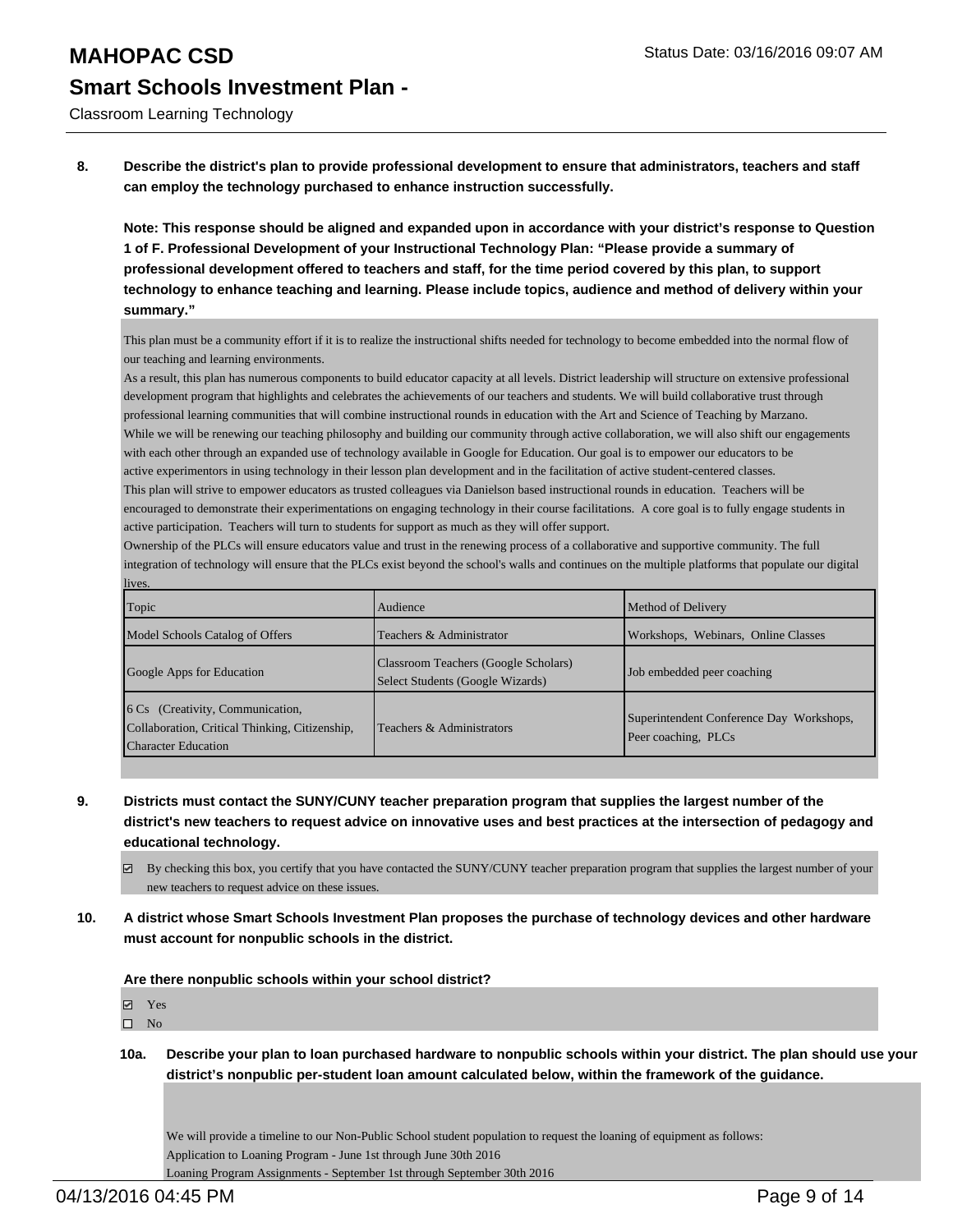#### **MAHOPAC CSD** Status Date: 03/16/2016 09:07 AM

# **Smart Schools Investment Plan -**

Classroom Learning Technology

- **10b. A final Smart Schools Investment Plan cannot be approved until school authorities have adopted regulations specifying the date by which requests from nonpublic schools for the purchase and loan of Smart Schools Bond Act classroom technology must be received by the district.**
	- $\boxtimes$  By checking this box, you certify that you have such a plan and associated regulations in place that have been made public.
- **11. Nonpublic Classroom Technology Loan Calculator**

**The Smart Schools Bond Act provides that any Classroom Learning Technology purchases made using Smart Schools funds shall be lent, upon request, to nonpublic schools in the district. However, no school district shall be required to loan technology in amounts greater than the total obtained and spent on technology pursuant to the Smart Schools Bond Act and the value of such loan may not exceed the total of \$250 multiplied by the nonpublic school enrollment in the base year at the time of enactment.**

**See:**

**http://www.p12.nysed.gov/mgtserv/smart\_schools/docs/Smart\_Schools\_Bond\_Act\_Guidance\_04.27.15\_Final.pdf.**

|                                     | 1. Classroom<br>Technology<br>Sub-allocation | 2. Public<br><b>Enrollment</b><br>$(2014 - 15)$ | 3. Nonpublic<br>Enrollment<br>$(2014 - 15)$ | l 4. Sum of<br>l Public and<br>Nonpublic<br><b>Enrollment</b> | 15. Total Per<br>Pupil Sub-<br>Iallocation | 6. Total<br>Nonpublic Loan<br>Amount |
|-------------------------------------|----------------------------------------------|-------------------------------------------------|---------------------------------------------|---------------------------------------------------------------|--------------------------------------------|--------------------------------------|
| Calculated Nonpublic Loan<br>Amount | 186.538                                      | 4.693                                           | 54                                          | 4.747                                                         | 39                                         | 2,106                                |

**12. To ensure the sustainability of technology purchases made with Smart Schools funds, districts must demonstrate a long-term plan to maintain and replace technology purchases supported by Smart Schools Bond Act funds. This sustainability plan shall demonstrate a district's capacity to support recurring costs of use that are ineligible for Smart Schools Bond Act funding such as device maintenance, technical support, Internet and wireless fees, maintenance of hotspots, staff professional development, building maintenance and the replacement of incidental items. Further, such a sustainability plan shall include a long-term plan for the replacement of purchased devices and equipment at the end of their useful life with other funding sources.**

 $\boxdot$  By checking this box, you certify that the district has a sustainability plan as described above.

**13. Districts must ensure that devices purchased with Smart Schools Bond funds will be distributed, prepared for use, maintained and supported appropriately. Districts must maintain detailed device inventories in accordance with generally accepted accounting principles.**

By checking this box, you certify that the district has a distribution and inventory management plan and system in place.

**14. If you are submitting an allocation for Classroom Learning Technology complete this table. Note that the calculated Total at the bottom of the table must equal the Total allocation for this category that you entered in the SSIP Overview overall budget.**

|                         | Sub-Allocation |
|-------------------------|----------------|
| Interactive Whiteboards | $\overline{0}$ |
| Computer Servers        | 0              |
| Desktop Computers       |                |
| Laptop Computers        | 160,888        |
| <b>Tablet Computers</b> | $\Omega$       |
| <b>Other Costs</b>      | 25,650         |
| Totals:                 | 186,538.00     |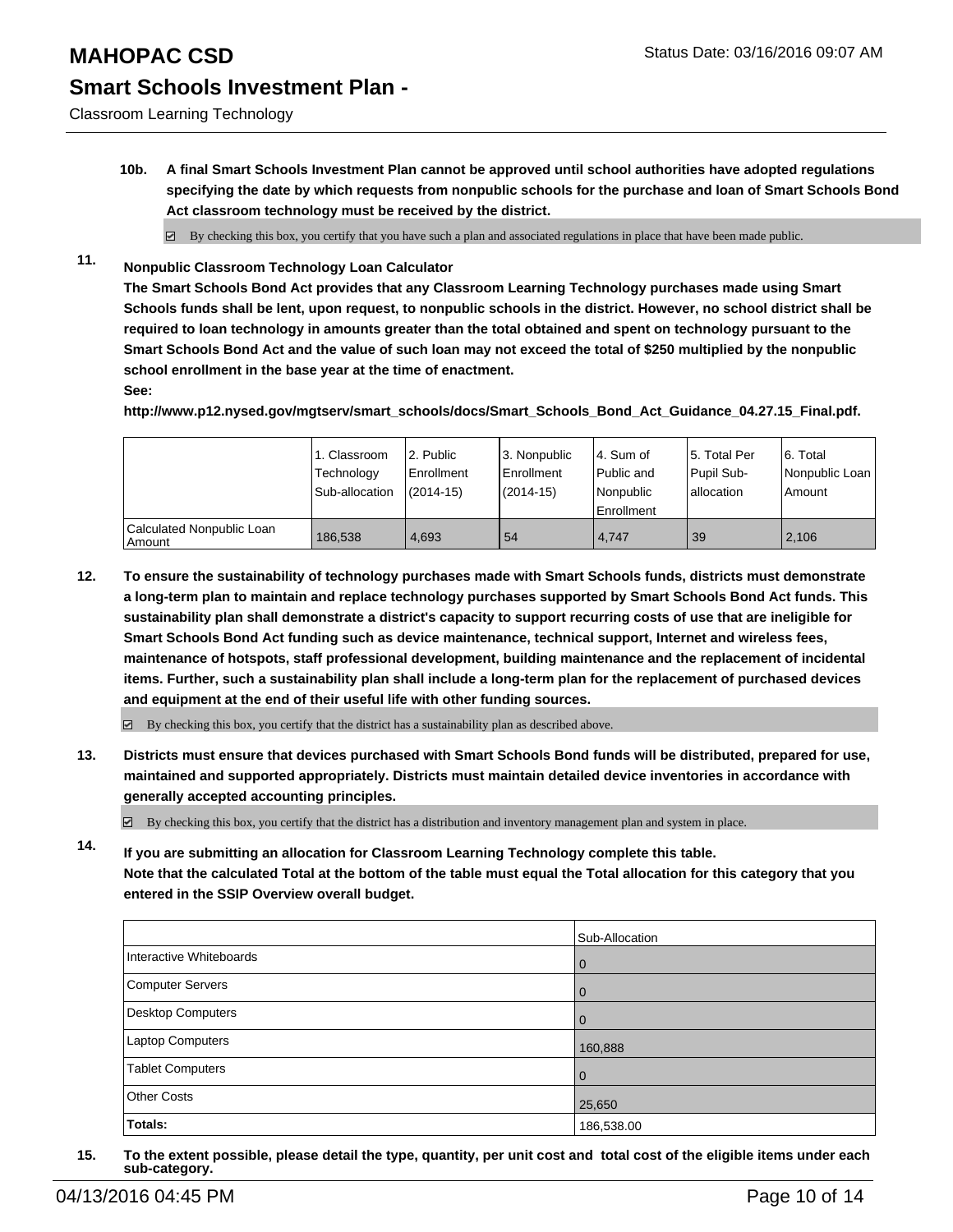Classroom Learning Technology

| Select the allowable expenditure<br>type.<br>Repeat to add another item under<br>each type. | Item to be purchased  | Quantity | Cost per Item | <b>Total Cost</b> |
|---------------------------------------------------------------------------------------------|-----------------------|----------|---------------|-------------------|
| <b>Laptop Computers</b>                                                                     | Chromebooks           | 540      | 298           | 160,888           |
| <b>Other Costs</b>                                                                          | <b>Charging Carts</b> | 18       | 1.425         | 25,650            |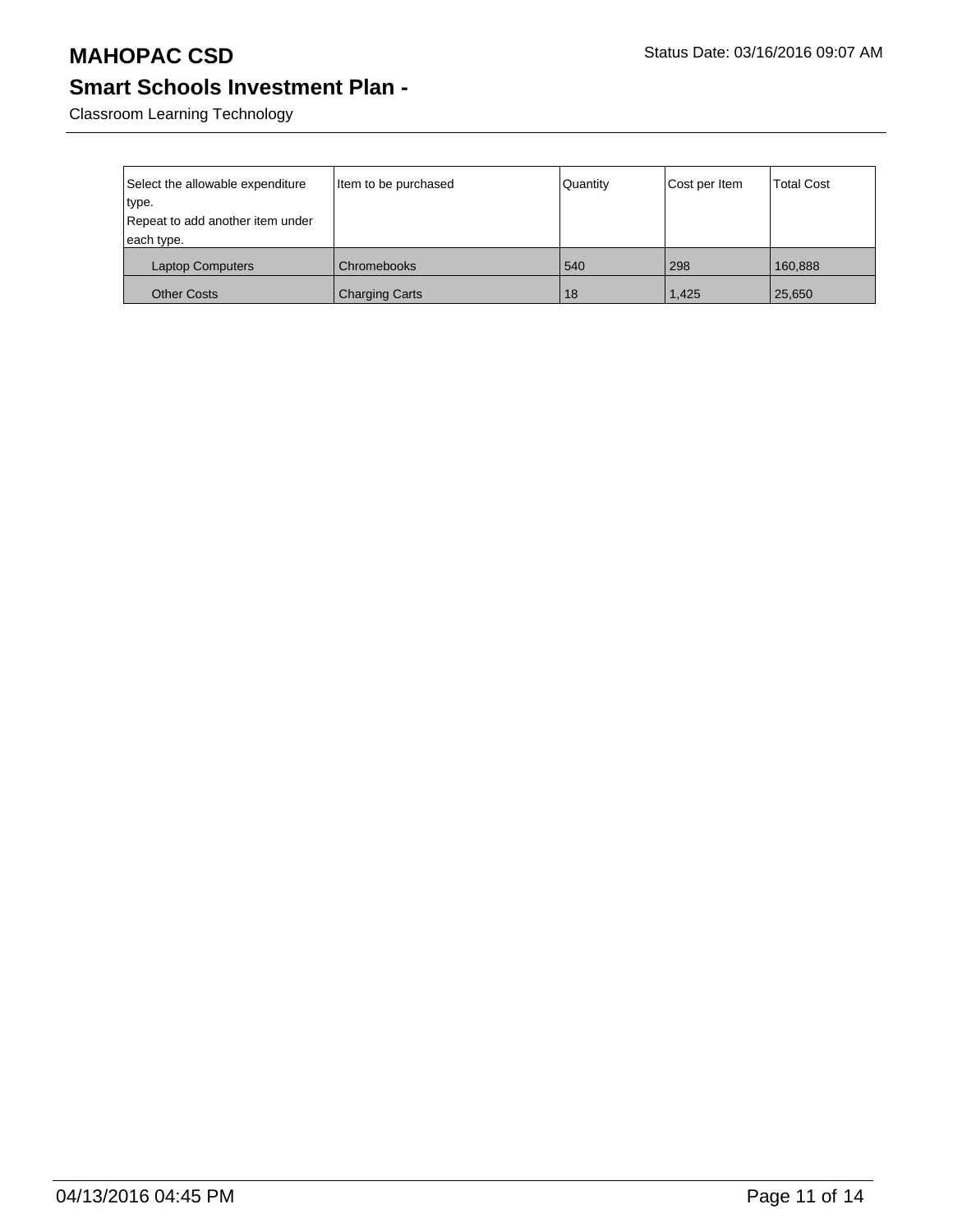## **MAHOPAC CSD** Status Date: 03/16/2016 09:07 AM

#### **Smart Schools Investment Plan -**

Pre-Kindergarten Classrooms

**1. Provide information regarding how and where the district is currently serving pre-kindergarten students and justify the need for additional space with enrollment projections over 3 years.**

(No Response)

- **2. Describe the district's plan to construct, enhance or modernize education facilities to accommodate prekindergarten programs. Such plans must include:**
	- **Specific descriptions of what the district intends to do to each space;**
	- **An affirmation that pre-kindergarten classrooms will contain a minimum of 900 square feet per classroom;**
	- **The number of classrooms involved;**
	- **The approximate construction costs per classroom; and**
	- **Confirmation that the space is district-owned or has a long-term lease that exceeds the probable useful life of the improvements.**

(No Response)

**3. Smart Schools Bond Act funds may only be used for capital construction costs. Describe the type and amount of additional funds that will be required to support ineligible ongoing costs (e.g. instruction, supplies) associated with any additional pre-kindergarten classrooms that the district plans to add.**

(No Response)

**4. All plans and specifications for the erection, repair, enlargement or remodeling of school buildings in any public school district in the State must be reviewed and approved by the Commissioner. Districts that plan capital projects using their Smart Schools Bond Act funds will undergo a Preliminary Review Process by the Office of Facilities Planning.**

| Project Number |  |
|----------------|--|
| (No Response)  |  |

**5. If you have made an allocation for Pre-Kindergarten Classrooms, complete this table. Note that the calculated Total at the bottom of the table must equal the Total allocation for this category that you**

**entered in the SSIP Overview overall budget.**

|                                          | Sub-Allocation |
|------------------------------------------|----------------|
| Construct Pre-K Classrooms               | (No Response)  |
| Enhance/Modernize Educational Facilities | (No Response)  |
| Other Costs                              | (No Response)  |
| Totals:                                  |                |

| Select the allowable expenditure | Item to be purchased | Quantity      | Cost per Item | <b>Total Cost</b> |
|----------------------------------|----------------------|---------------|---------------|-------------------|
| type.                            |                      |               |               |                   |
| Repeat to add another item under |                      |               |               |                   |
| each type.                       |                      |               |               |                   |
| (No Response)                    | (No Response)        | (No Response) | (No Response) | (No Response)     |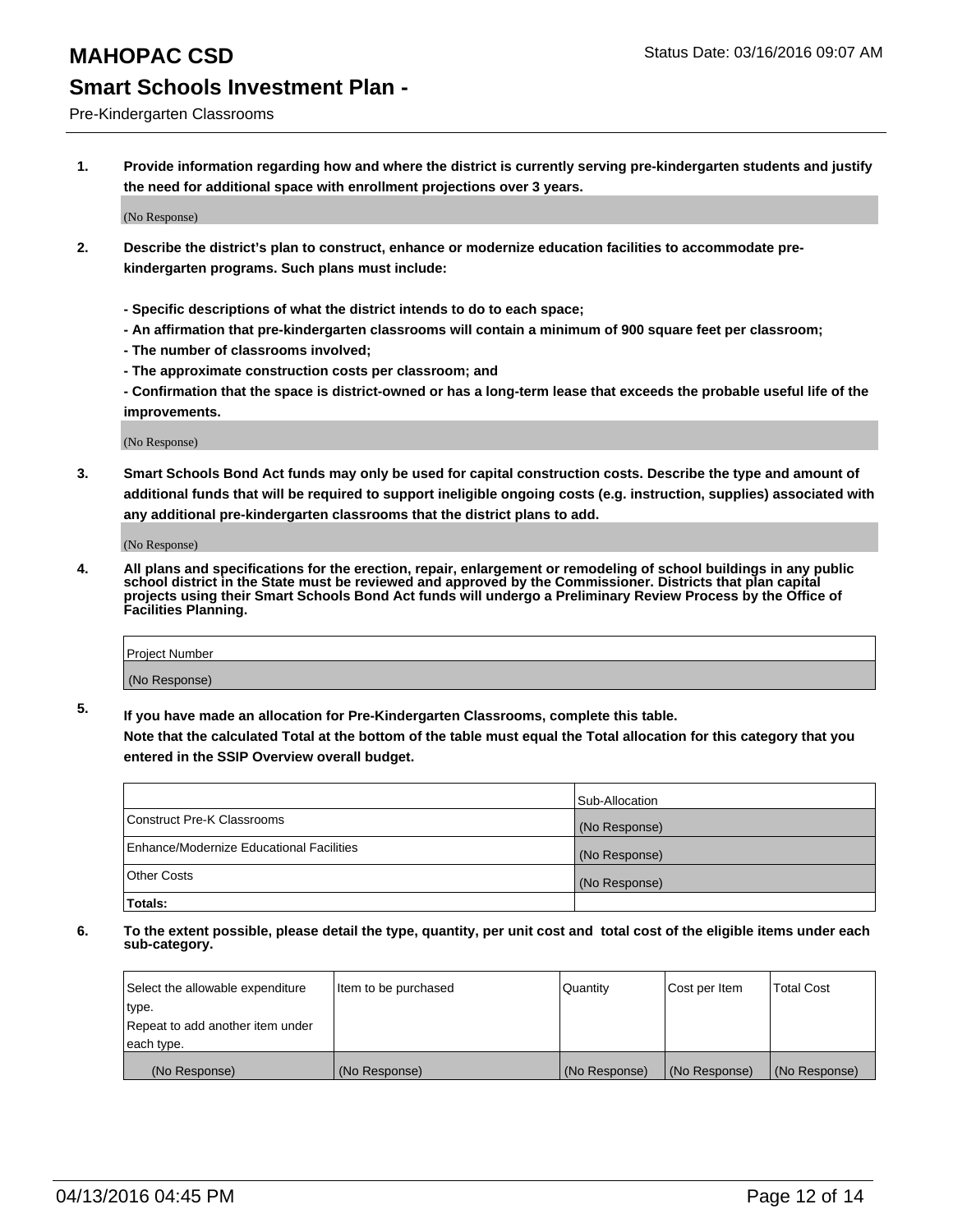Replace Transportable Classrooms

**1. Describe the district's plan to construct, enhance or modernize education facilities to provide high-quality instructional space by replacing transportable classrooms.**

(No Response)

**2. All plans and specifications for the erection, repair, enlargement or remodeling of school buildings in any public school district in the State must be reviewed and approved by the Commissioner. Districts that plan capital projects using their Smart Schools Bond Act funds will undergo a Preliminary Review Process by the Office of Facilities Planning.**

| Project Number |  |
|----------------|--|
| (No Response)  |  |

**3. For large projects that seek to blend Smart Schools Bond Act dollars with other funds, please note that Smart Schools Bond Act funds can be allocated on a pro rata basis depending on the number of new classrooms built that directly replace transportable classroom units.**

**If a district seeks to blend Smart Schools Bond Act dollars with other funds describe below what other funds are being used and what portion of the money will be Smart Schools Bond Act funds.**

(No Response)

**4. If you have made an allocation for Replace Transportable Classrooms, complete this table. Note that the calculated Total at the bottom of the table must equal the Total allocation for this category that you entered in the SSIP Overview overall budget.**

|                                                | Sub-Allocation |
|------------------------------------------------|----------------|
| Construct New Instructional Space              | (No Response)  |
| Enhance/Modernize Existing Instructional Space | (No Response)  |
| <b>Other Costs</b>                             | (No Response)  |
| Totals:                                        |                |

| Select the allowable expenditure | Item to be purchased | <b>Quantity</b> | Cost per Item | <b>Total Cost</b> |
|----------------------------------|----------------------|-----------------|---------------|-------------------|
| type.                            |                      |                 |               |                   |
| Repeat to add another item under |                      |                 |               |                   |
| each type.                       |                      |                 |               |                   |
| (No Response)                    | (No Response)        | (No Response)   | (No Response) | (No Response)     |